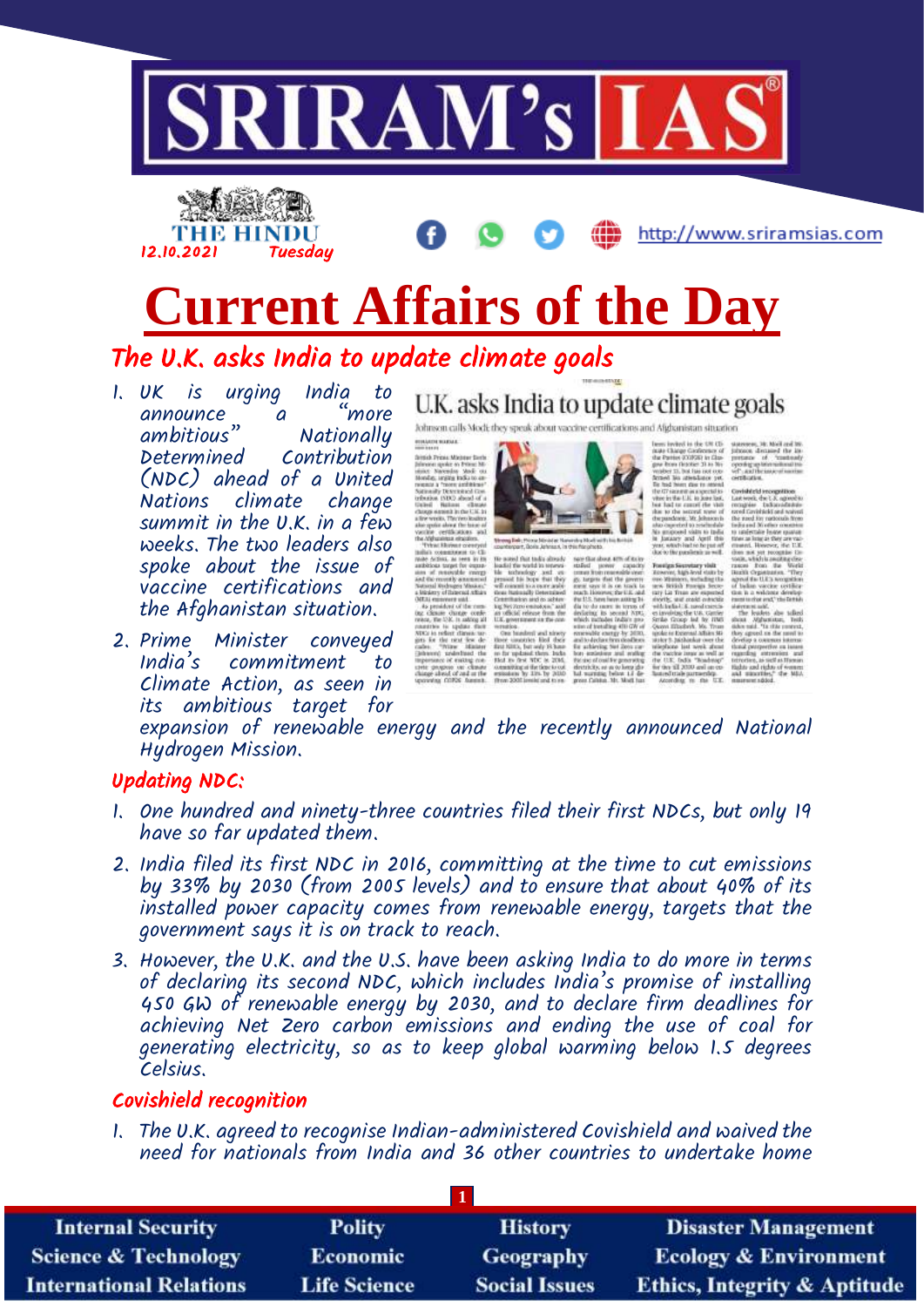



quarantines as long as they are vaccinated. However, the U.K. does not yet recognise Covaxin, which is awaiting clearances from the World Health Organization.

http://www.sriramsias.com

2. The leaders also talked about Afghanistan, both sides said. In this context, they agreed on the need to develop a common international perspective on issues regarding extremism and terrorism, as well as the Human Rights and rights of women and minorities.

## Over 2 lakh RTI pleas pending

Twelve State Information Commissions plus the Central Information Commission (CIC) would need at least a year to dispose of their appeals, and the nationwide backlog has crossed 2.55 lakh cases, according to an analysis by the Nagrik Sangathan (SNS).

### The RTI used a lot

1. Sixteen years after the RTI Act came into force on October 12, 2005, it is a tool for citizens to

## **Unanswered pleas**

The table shows the 10 panels with the highest pendencies for which data were available

| <b>Information Commission</b>                                     | <b>Till Dec.</b><br>31, 2020 | <b>Till June</b><br>30, 2021 |
|-------------------------------------------------------------------|------------------------------|------------------------------|
| Maharashtra*                                                      | 62,534                       | 74,240                       |
| <b>Uttar Pradesh</b>                                              | 48,444                       | 48,514                       |
| <b>Central Information Commission</b>                             | 38,590                       | 36,788                       |
| Rajasthan                                                         | 16,771                       | 17,922                       |
| Odisha                                                            | 17,658                       | 17,464                       |
| Telangana                                                         | 10,814                       | 11,207                       |
| <b>West Bengal</b>                                                | 8,694                        | 9,097                        |
| Kerala**                                                          | 6,835                        | 7,486                        |
| <b>Madhya Pradesh</b>                                             | 6,893                        | 6,577                        |
| <b>Andhra Pradesh</b>                                             | 4,153                        | 5,123                        |
| *Latest data as on May 31, 2021; **Latest data as on Aug. 8, 2021 |                              |                              |

demand accountability in governance, with an estimated 40 lakh to 60 lakh RTI requests being filed every year.

- 2. When a request for information is denied by a government body, however, appeals are filed in the Central and State Information Commissions, which act as transparency watchdogs under the law.
- 3. The SNS report documented the performance of these commissions, highlighting the delays in disposing of cases due to both shortage of personnel and inefficient operations.

| <b>Internal Security</b>        | <b>Polity</b>       | <b>History</b>       | <b>Disaster Management</b>              |
|---------------------------------|---------------------|----------------------|-----------------------------------------|
| <b>Science &amp; Technology</b> | <b>Economic</b>     | Geography            | <b>Ecology &amp; Environment</b>        |
| <b>International Relations</b>  | <b>Life Science</b> | <b>Social Issues</b> | <b>Ethics, Integrity &amp; Aptitude</b> |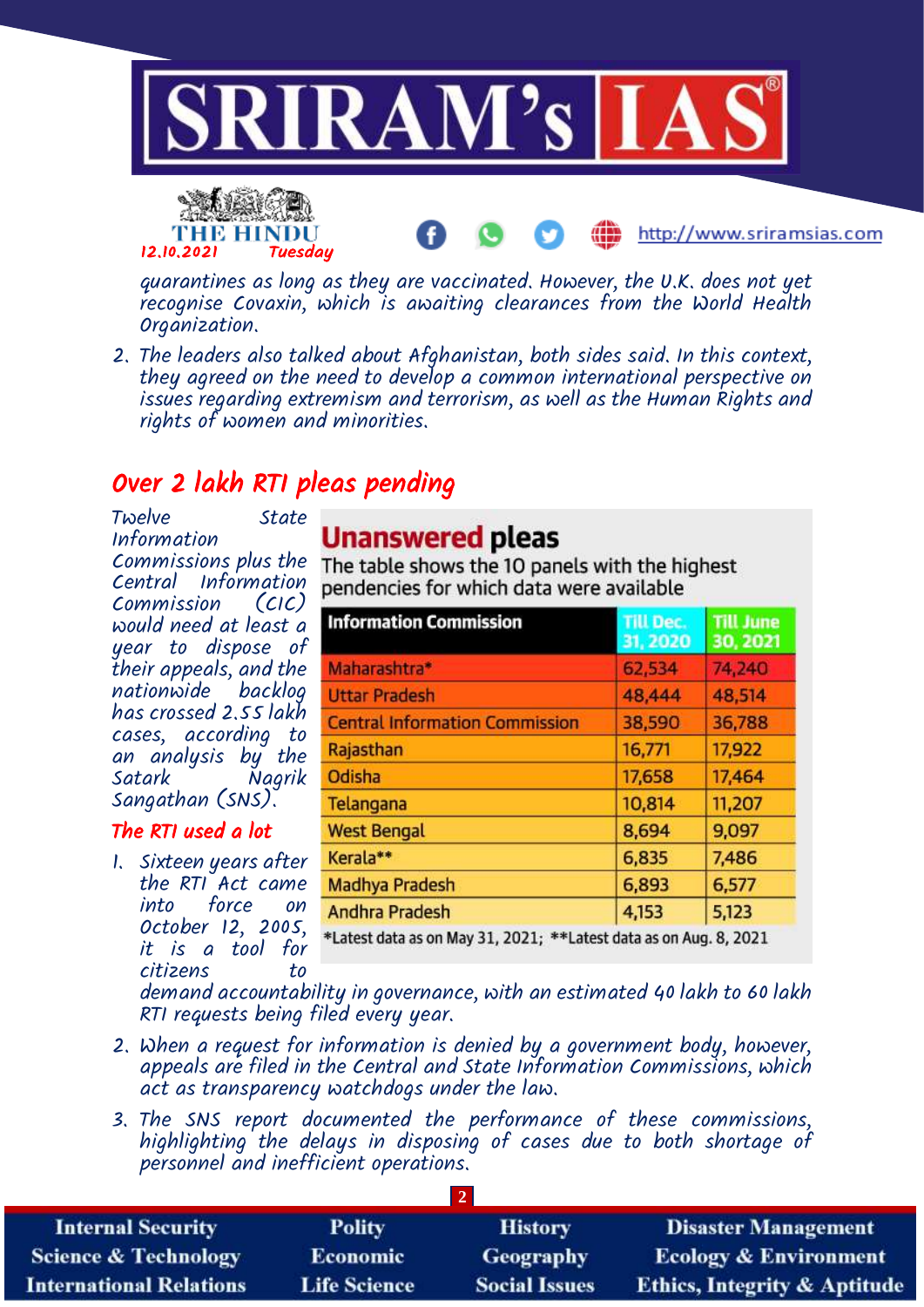



### NGT need not 'wait for Godot' to save the environment, says SC

- 1. The Supreme Court has declared the National Green Tribunal's (NGT<u>)</u> position as a "unique" forum endowed with suo motu powers to take up environmental issues across the country.
- 2. The exercise of power by NGT is not<br>scribed bu the circumscribed by receipt of applications. When substantial

### **The National Green Tribunal**

- . The National Green Tribunal has been established on 18.10.2010 under the National Green Tribunal Act 2010 for effective and expeditious disposal of cases relating to environmental protection and conservation of forests and other natural resources
- . The Tribunal shall not be bound by the procedure laid down under the Code of Civil Procedure, 1908, but shall be guided by principles of natural justice.
- New Delhi is the Principal Place of Sitting of the Tribunal and Bhopal, Pune, Kolkata and Chennai shall be the other 4 place of sitting of the Tribunal.

questions relating to the environment arise and the issue is civil in nature and those relating to the Act, the NGT, in SC opinion, even in the absence of an application, can self-ignite action either towards amelioration or towards prevention of harm.

- 3. The court, speaking through Justice Roy, explained that the role of the NGT was not simply adjudicatory in nature. The tribunal has to perform equally vital roles that were preventative, ameliorative or remedial in nature.
- 4. The judgment described the NGT "as a complimentary, competent, specialised forum to deal with all environmental multidisciplinary issues both as original and also as an appellate authority, which complex issues were hitherto dealt with by the High Courts and the Supreme Court".

### Key UN biodiversity summit opens in China

- 1. A key UN summit tasked with protecting biodiversity opened in China and online, as countries meet to protect ecosystems and prevent mass extinction weeks before the COP26 climate conference.
- 2. Beijing, the world's biggest polluter, has sought to position itself in recent years as a world leader on environmental issues after Washington's withdrawal from international commitments.
- 3. The online summit setting the stage for a face-to-face meeting in 2022 — will see parties to the Convention on Biological Diversity (CBD) discuss new targets for protecting ecosystems by 2030.

| <b>Internal Security</b>        | <b>Polity</b>       | <b>History</b>       | <b>Disaster Management</b>              |
|---------------------------------|---------------------|----------------------|-----------------------------------------|
| <b>Science &amp; Technology</b> | <b>Economic</b>     | <b>Geography</b>     | <b>Ecology &amp; Environment</b>        |
| <b>International Relations</b>  | <b>Life Science</b> | <b>Social Issues</b> | <b>Ethics, Integrity &amp; Aptitude</b> |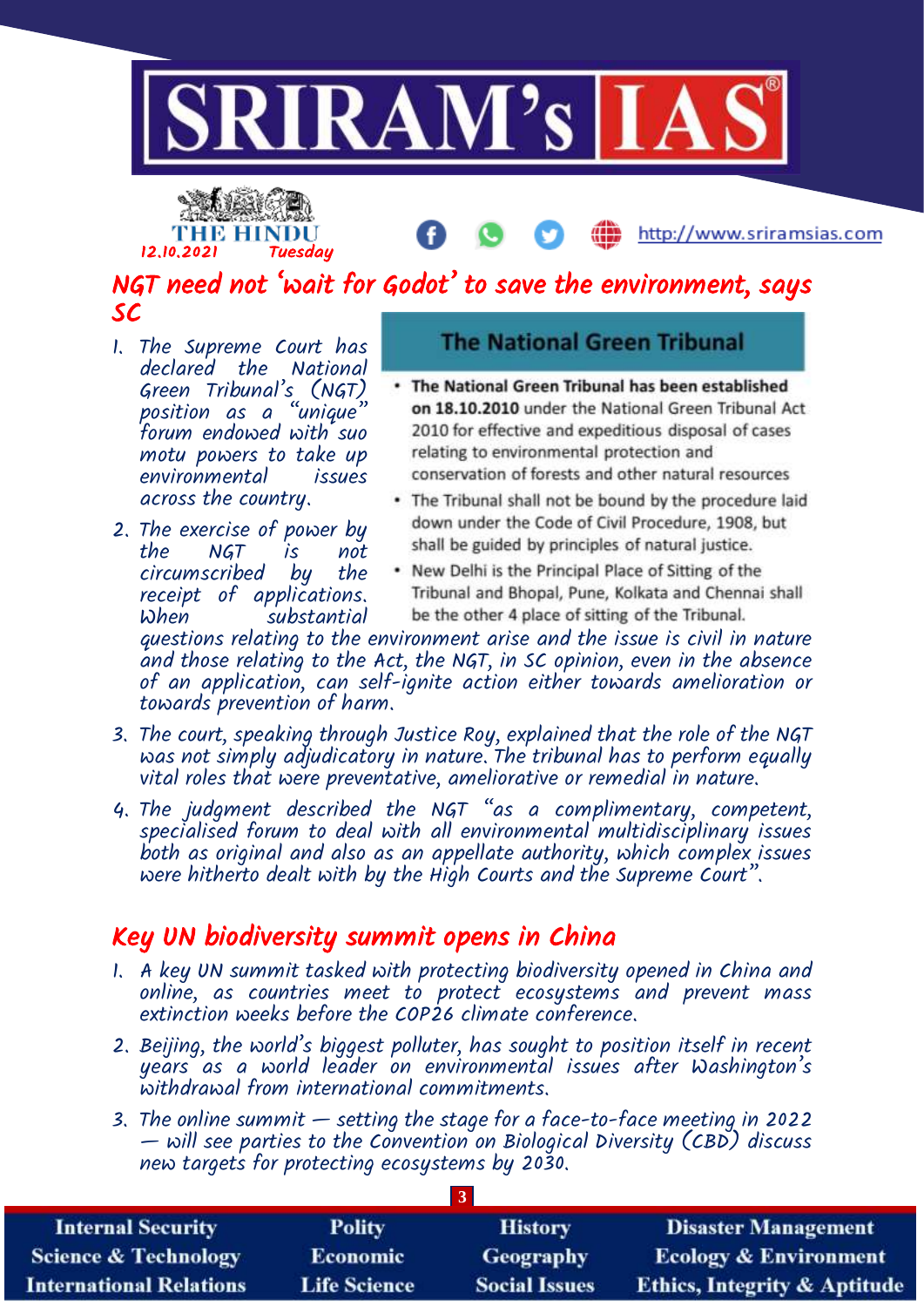



stop creating plastic waste.

4. Up for debate are the "30 by 30" plan to give 30% of land and oceans protected status by 2030  $-$  a measure supported by a broad coalition of nations, as well as a goal to halve the use of chemicals in agriculture and

# 'OneWeb likely to use ISRO's platforms for 2022 launches'

The "space race" had truly begun and the private sector should ensure that India remained on the cutting edge of the space industry.

#### **OneWeb**

- 1. OneWeb already had 322 satellites in orbit, will use India-built PSLV (Polar Satellite Launch Vehicle) and the heavier GSLV-MkIII (Geosynchronous Satellite Launch Vehicle) as potential platforms to launch OneWeb's satellites in India from 2022.
- 2. It was time for the private sector now to take advantage and ensure that India remained on the cutting edge of the space industry.
- 3. OneWeb had entered into an arrangement through Letter of Intent with NewSpace India Ltd. the commercial arm of the Indian Space Research Organisation (ISRO), to use PSLV and the GSLV-MkIII as potential platforms to launch OneWeb's satellites in India from 2022.

### What is OneWeb?

**International Relations** 

OneWeb is a global communications company that aims to deliver broadband satellite Internet around the world through its fleet of LEO satellites.



**Social Issues** 

**Life Science** 

**Ethics, Integrity & Aptitude** 

http://www.sriramsias.com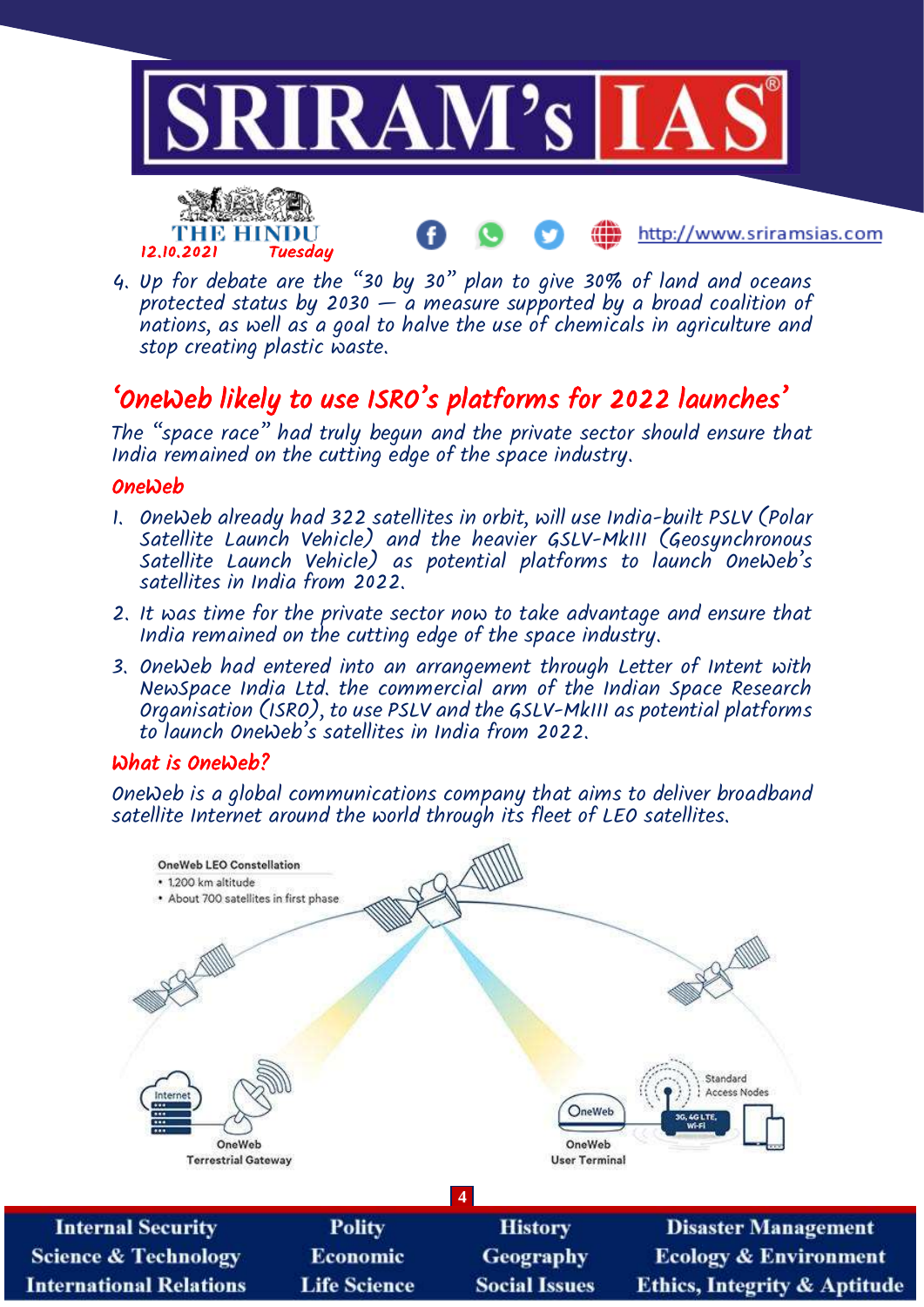



#### LEO Satellite Internet Technology

- 1. LEO satellites have been orbiting the planet since the 1990s, providing companies and individuals with various communication services. LEO satellites are positioned around 500km-2000km from earth, compared to stationary orbit satellites which are approximately 36,000km away.
- 2. Latency, or the time needed for data to be sent and received, is contingent on proximity. As LEO satellites orbit closer to the earth, they are able to provide stronger signals and faster speeds than traditional fixed-satellite systems.
- 3. Additionally, because signals travel faster through space than through fibre-optic cables, they also have the potential to rival if not exceed existing ground-based networks.
- 4. However, LEO satellites travel at a speed of 27,000 kph and complete a full circuit of the planet in 90-120 minutes. As a result, individual satellites can only make direct contact with a land transmitter for a short period of time thus requiring massive LEO satellite fleets and consequently, a significant capital investment.
- 5. Due to these costs, of the three mediums of the Internet fibre, spectrum and satellite – the latter is the most expensive.

#### Starlink

OneWeb's chief competitor is Starlink, a venture led by Elon Musk's SpaceX. Starlink currently 1,385 satellites in and has already started beta testing in<br>North - America North America initiating pre-orders in countries<br>India. However,



Starlink's satellites fly closer to the earth and therefore, the company requires a larger fleet to provide global connectivity than OneWeb.

| <b>Internal Security</b>        | <b>Polity</b>       | <b>History</b>       | <b>Disaster Management</b>              |
|---------------------------------|---------------------|----------------------|-----------------------------------------|
| <b>Science &amp; Technology</b> | <b>Economic</b>     | <b>Geography</b>     | <b>Ecology &amp; Environment</b>        |
| <b>International Relations</b>  | <b>Life Science</b> | <b>Social Issues</b> | <b>Ethics, Integrity &amp; Aptitude</b> |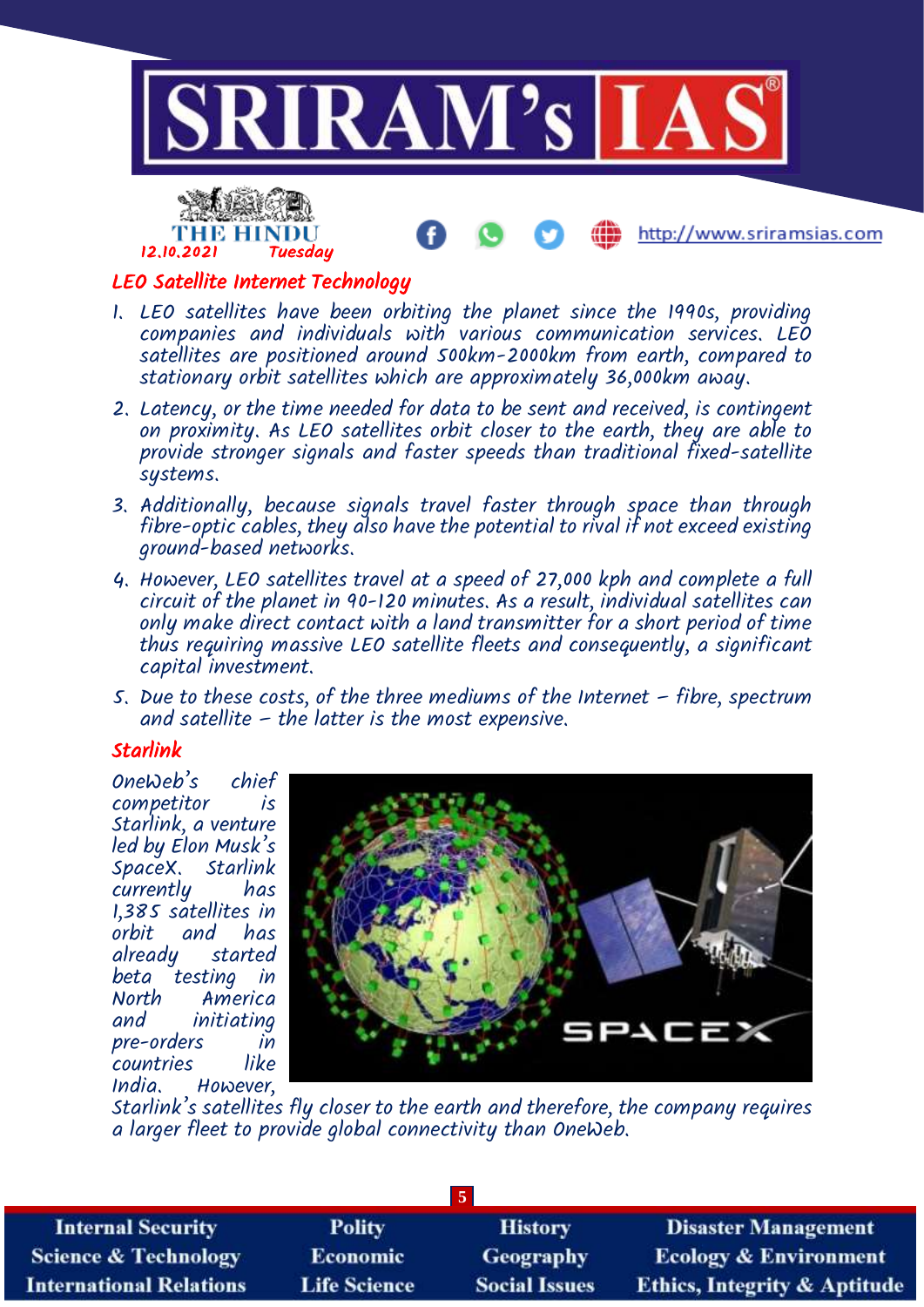



## 'India invited to become full-time IEA member'

- 1. International Energy Agency (IEA) has invited India, the world's thirdlargest energy consumer, to become its full-time member — a proposal, if accepted, will require New Delhi to raise strategic oil reserves to 90 days' requirement.
- 2. In 2017, India became an associate member of the agency. On its website, IEA states: "India is becoming increasingly influential in global energy trends."
- 3. India's current strategic oil reserves equal 9.5 days of its requirement.

# **International Energy Agency**

- Founded in 1974, the IEA was initially designed to help countries co-ordinate a collective response to major disruptions in the supply of oil, such as the crisis of 1973.
- It is at the heart of global dialogue on  $\bullet$ energy, providing authoritative analysis through a wide range of publications, including the flagship World Energy **Outlook and the IEA Market Reports;** data and statistics.
- The four main areas of IEA focus are:  $\bullet$ Energy Security, Economic Development Environmental Awareness: and Engagement Worldwide.
- India is not a member of IEA.  $\bullet$

| <b>Internal Security</b>        | <b>Polity</b>       | <b>History</b>       | <b>Disaster Management</b>              |
|---------------------------------|---------------------|----------------------|-----------------------------------------|
| <b>Science &amp; Technology</b> | <b>Economic</b>     | <b>Geography</b>     | <b>Ecology &amp; Environment</b>        |
| <b>International Relations</b>  | <b>Life Science</b> | <b>Social Issues</b> | <b>Ethics, Integrity &amp; Aptitude</b> |

**6**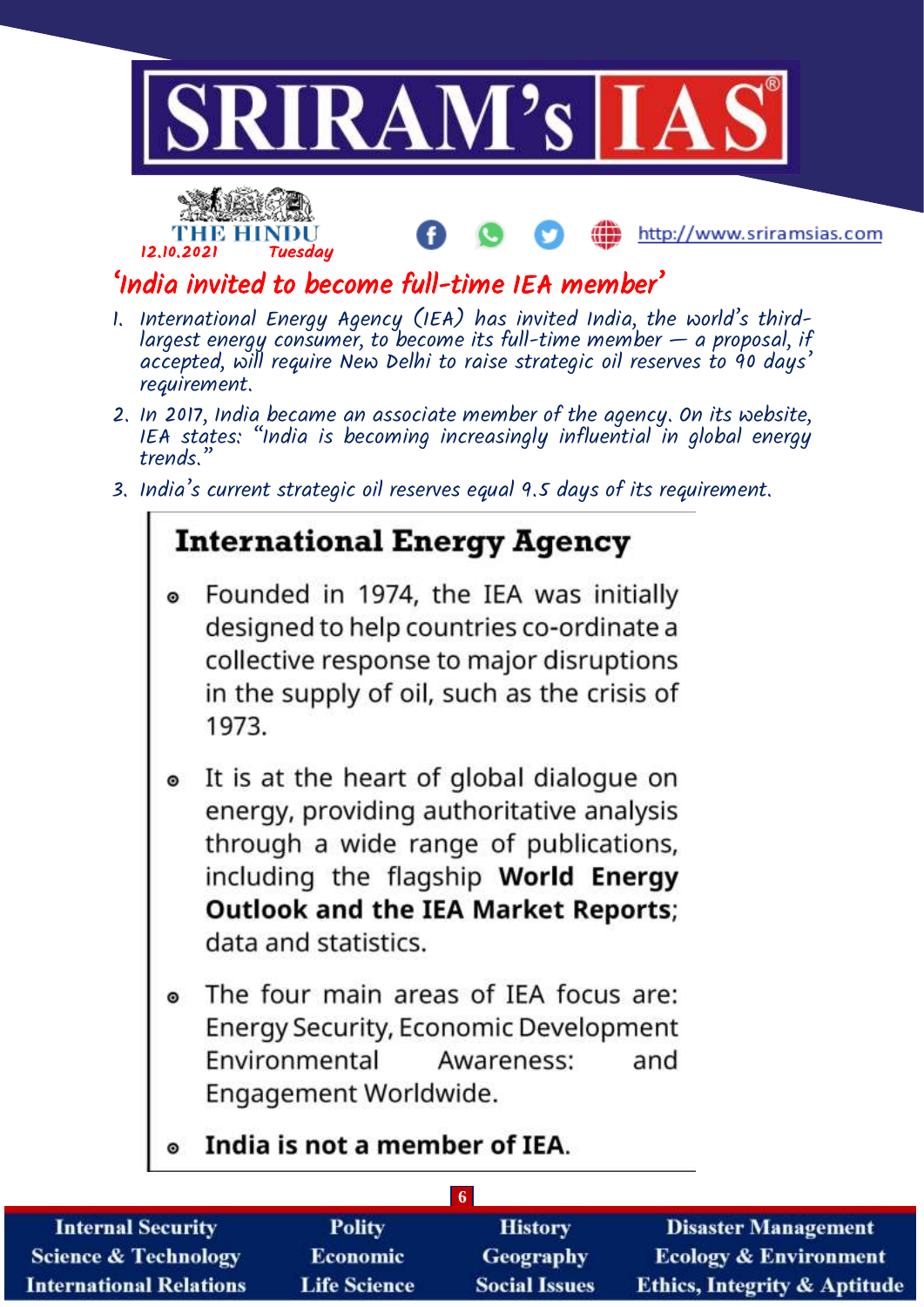

**International Renewable Energy Agency** An Intergovernmental Organisation **Advices Governments on renewable Energy** India is a member of IRENA



Name: United Nation's **International Atomic Energy Agency** 

**Year of Formation: 1957** 

Headquarters: Vienna, Austria

**Sector: Nuclear Energy** 

Is India a member: Yes

Initially established as 'Atoms for Peace'.

In 2019, the 63rd general conference of the IAEA, India launched a global cancer care network, "NCG-Vishwam Cancer Care Connect" (NCG-Vishwam 3C)

**Internal Security Science & Technology International Relations** 

**Polity Economic Life Science** 

**History Geography Social Issues** 

**7**

**Disaster Management Ecology & Environment Ethics, Integrity & Aptitude**